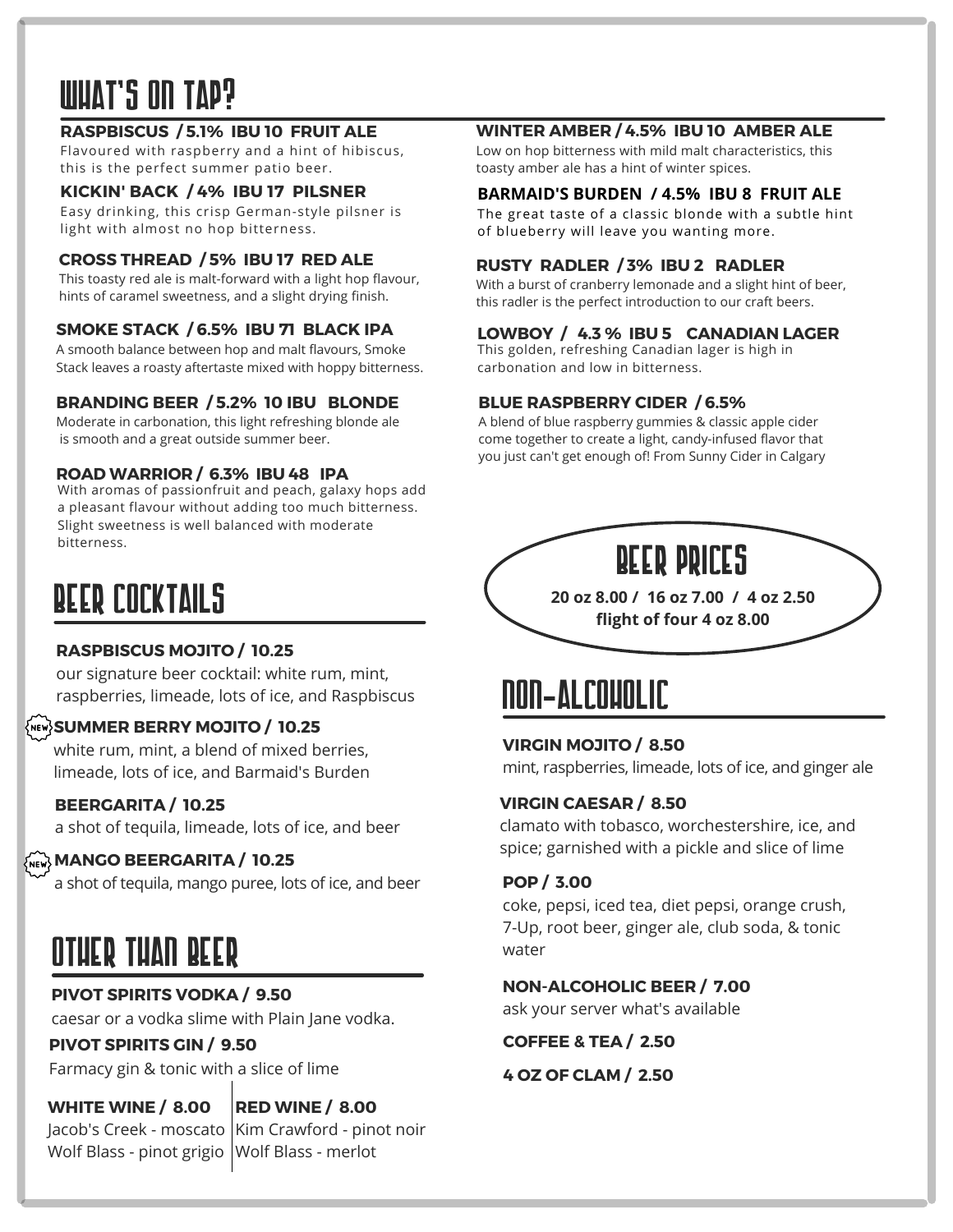# SANDWICHES & WRAPS

# **TURKEY BRIE MELT 15.50**

turkey on sourdough bread with brie, cranberry sauce, swiss, bacon

# **CHICKEN CAESAR WRAP 13.50**

red flour tortilla, iceberg lettuce, cheese, caesar dressing, crispy or grilled chicken

# **BUFFALO CHICKEN CAESAR WRAP 13.50**

chicken caesar wrap with our homemade hot sauce, ask for crispy or grilled

# **VEGGIE WRAP**

**8.00** cream cheese, mixed greens, cucumber,

carrots, cheddar, green onion, drizzled with lemon herb vinaigrette; add chicken \$5

#### **BLT WITH AVOCADO 13.00**

bacon, mixed greens, tomato, avocado, mayo on sourdough bread, add cheese for \$2

# **CHICKEN SANDWICH 14.00**

in-house battered chicken breast, tossed in sweet Thai chilli, swiss, bacon, fried onion rings, tomato, mixed greens, aioli

# SALADS

**TACO 16.50**

iceberg lettuce, cheese, jalapenos, olives, tomato, beef, tortilla chips, sides of catalina, pico de gallo & sour cream

# **SANTA FE 16.50**

iceberg lettuce, cheese, tomato, boiled egg, bacon, chipotle aioli, breaded or grilled chicken

# **CAESAR 11.00**

iceberg lettuce, bacon, parmesan cheeses, croutons, caesar dressing add breaded or grilled chicken for \$5

# **AVOCADO-MANGO POKE 17.00**

smoked salmon, pickled cucumber, avocado, mango, mixed greens, green onion, rice, spicy mayo

# PRIME RIB BURGERS

# **LOADED 13.50**

beef patty, cheese, bacon, lettuce, tomato, grilled onion, garlic aioli, pickles, mustard

# **COWGIRL CANDY 13.75**

loaded burger with candied jalepeños

# **BREAKFAST 14.75**

loaded burger with a fried egg in a fried onion ring

beef patty, swiss, mushrooms, bacon, lettuce, tomato, grilled onion, garlic aioli, pickles, mustard **MUSHROOM SWISS 14.25**

# **BBQ BRIE 14.25**

beef patty, brie, bacon, lettuce, tomato, grilled onion, garlic aioli, pickles, bbq sauce

# **JALAPENO POPPER 14.25**

beef patty, avocado mash, jalapeño, bacon, lettuce, grilled onion, aioli

# ADD A SIDE

| <b>CRINKLE CUT FRIES</b>  | 3.50 |
|---------------------------|------|
| <b>POUTINE</b>            | 6.25 |
| <b>SWEET POTATO FRIES</b> | 5.00 |
| <b>CAESAR SALAD</b>       | 5.00 |
| <b>GARDEN SALAD</b>       | 5.00 |
| <b>VEGGIES &amp; DIP</b>  | 5.00 |
| <b>ONION RINGS</b>        | 5.50 |
|                           |      |

**DESSERT** deep fried pretzel dusted in cinnamon & sugar, side of whipped cream **6.00**